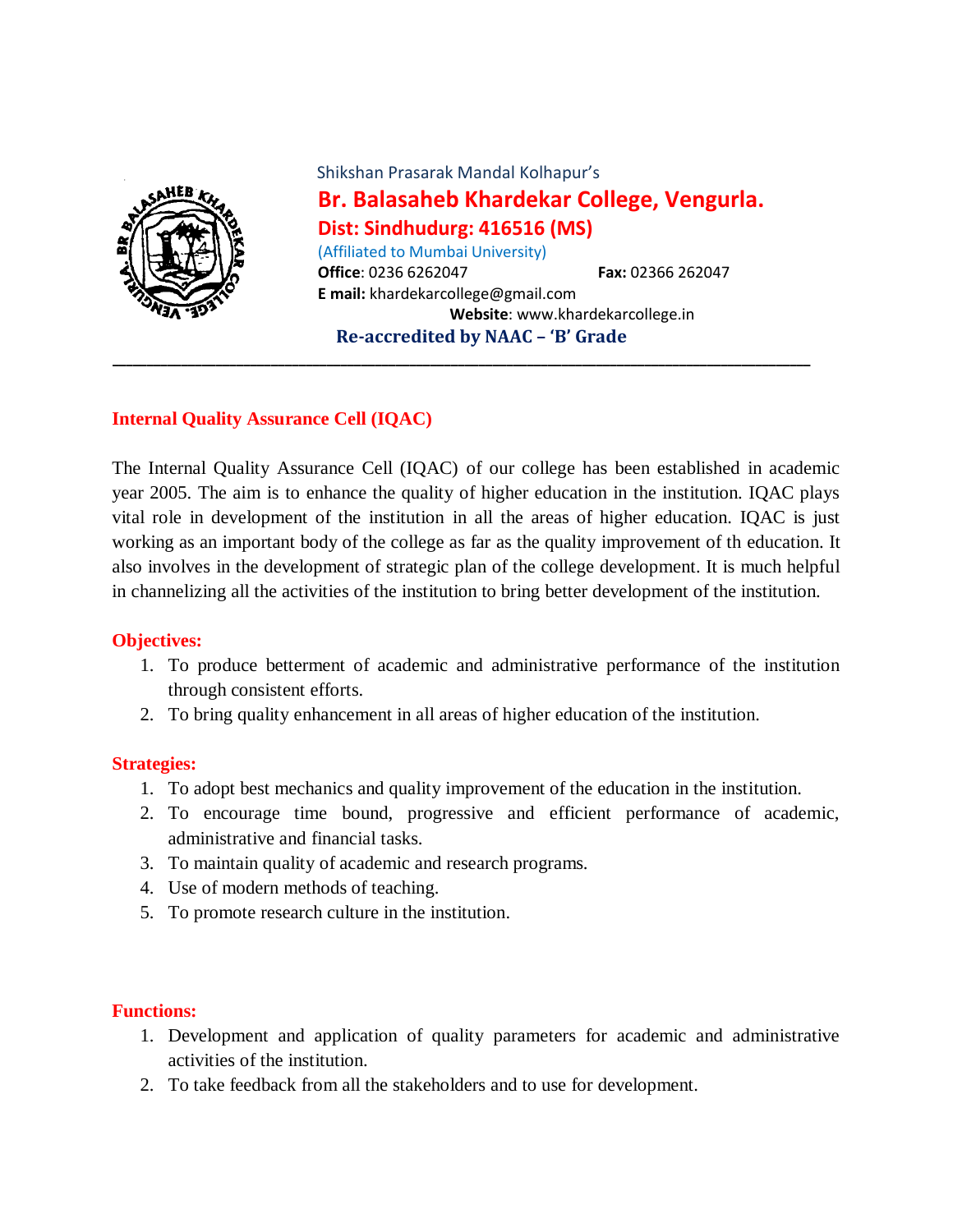- 3. To organize workshops, seminars, conferences for quality improvement.
- 4. Documentation of various activities
- 5. Preparation of AQAR

## **Benefits:**

- 1. Improvement in NAAC accreditation grade of the institution.
- 2. Improvement in results
- 3. Improvement in research areas of the institution.